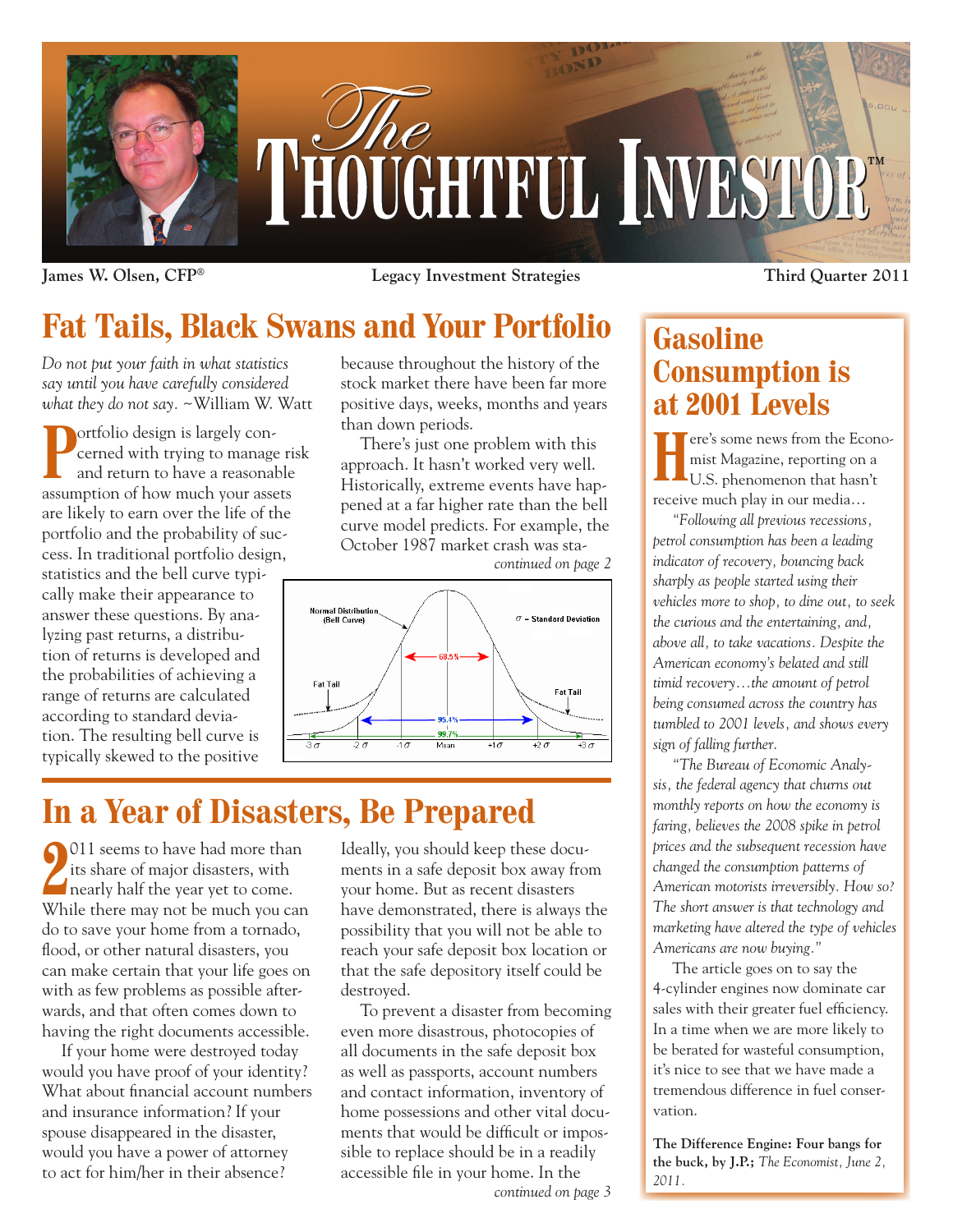### **Fat Tails, Black Swans and Your Portfolio** *— continued from page 1*

tistically impossible. It couldn't happen. Yet it did. The same impossibility applies to the back-to-back market crashes of 2000-2002 and 2007-2008. In fact, severe losses (defined as 20% or more) happen about five times more frequently than estimated by most statistical models.

The failure of the stock market to conform to the bell curve has resulted in "fat tail" analysis and black swan events. Fat tails are designed to compensate for the failure of market risk to drop as substantially as the bell curve predicts. Instead of tapering off, the potential for extreme events remains high at the ends of the bell curve.

The term "black swan" originated with the publication in 2007 of Nassim Taleb's book, "The Black Swan: The impact of the highly improbable." Taleb calls the rare extreme events that investors rarely plan for and models don't predict "black swans," after the long-held belief that black swans didn't exist. Then with the discovery of Australia, black swans turned out a lot more common than people thought. The same applies to the financial markets. Extreme events are considerably more frequent than many financial advisers believe and destroy expectations created by a statistical bell curve analysis.

Why don't financial markets conform? Part of the reason is that markets are not random nor are returns symmetrical. In a bell curve analysis, the order of the data doesn't matter. You are just looking at frequency. As a result, a one-time extreme down day becomes statistically unlikely. Often, statistical models deliberately exclude rare results as outliers. Bell curve analysis also overlooks the importance of cycles in the market. Because statistical accuracy typically increases the more observations you include, a bell curve may include data from 80 years of market history. The problem is few people invest for 80 years. Think of the investments you've held over the years. How many of those were held more than 10 to 20 years at most?

When you start looking at smaller market time periods, persistence of performance comes into play. High volatility months tend to be followed by high volatility months. Low volatility months tend to be followed by low volatility months. Momentum tends to push returns to extremes before correcting. Periods of low price earnings (P/E) ratios tend to be followed by periods of market gains. Periods of high P/E ratios tend to be followed by years of low market returns. Cycles abound in markets.

And of course there is also the unpredictability of life.

If you can't predict the returns of your portfolio over time, what should you do? First and foremost is to use an investment approach that strives to reduce the risk of losses. Every investment has the potential for loss as well as gain over its lifetime or selected time periods. Any time you reduce the impact of periods of declining values, you increase the leverage and compounding power of your investments. Second, you want to have an opportunistic investment approach that looks for opportunities for gain and doesn't expect the future to follow the patterns of the past.

This is really the core of active investing – seeking to minimize risk and optimize opportunities for profit, recognizing that life happens in ways we can't always anticipate. With that said, we need to add the caution that an active approach to investing can't guarantee that your investments won't lose value or that the approach will be successful in capturing gains. Investing always carries risk. Active management recognizes that risk and strives to counteract its corrosive impact on portfolio values.

## **Maximize Your FDIC Insurance**

s of 2008, deposits in FDIC<br>
member banks are insured by<br>
the Federal Depository Insurmember banks are insured by ance Corporation up to \$250,000 per individual. Because an "individual" is defined in a number of different ways, your accounts can be insured well in excess of \$250,000 at the same bank, if they are structured under different ownership forms and, if applicable, beneficiary designations.

FDIC coverage is \$250,000 for the total of all single accounts owned by the same person at the same insured bank. This includes those opened under the Uniform Transfers to Minors

Act, for a sole proprietorship or established for a decedent's estate.

Joint accounts are insured up to a maximum of \$250,000 for each coowner. To reach that number each coowners' share of every account jointly held at the same insured bank is added together. Joint owners must be people, not legal entities such as corporations, have equal rights to withdraw funds, and sign the deposit account signature card.

All self-directed retirement funds owned by the same person in the same FDIC-insured bank are combined and insured up to \$250,000.

Each participant in employee plans

that are not self-directed is insured up to \$250,000 for his or her non-contingent interest.

Revocable Trust Accounts, Payable-On-Death (POD) accounts, living or family trust accounts and irrevocable trusts are insured up to \$250,000 for each named beneficiary as long as "qualifying" requirements are met.

The FDIC uses the insured bank's deposit account records (ledgers, signature cards, CDs) to determine deposit insurance coverage. So make sure your banks have the correct information that will result in the highest available insurance coverage.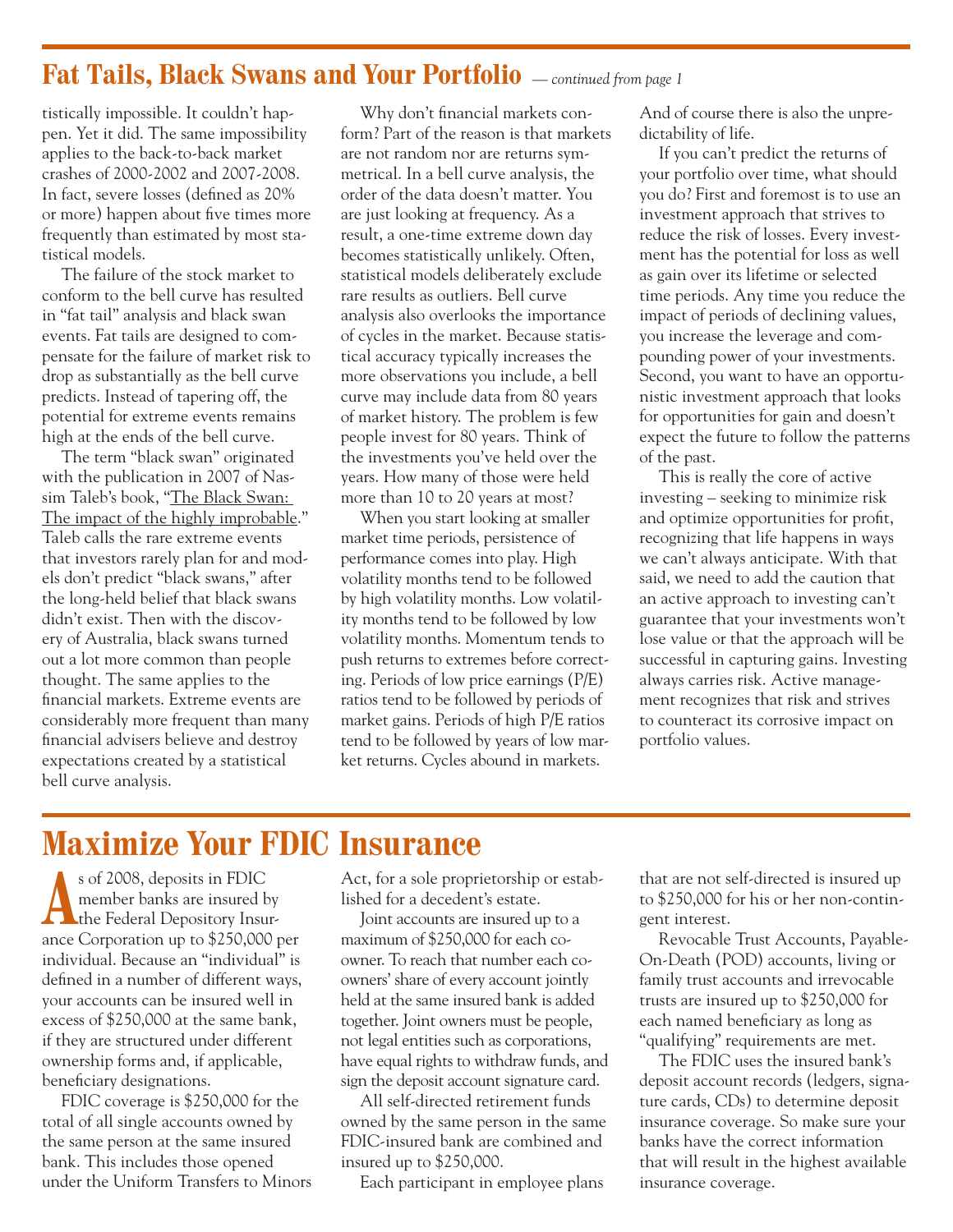### **In a Year of Disasters, Be Prepared** *— continued from page 1*

event of a mandatory evacuation, this file should also be portable.

To make certain you always have access to critical information, you may want to scan key documents and save them to a memory card that can be kept in your wallet. Or you may want to upload your files to an online digital storage service that would be accessible should anything happen to your hard copies. Just remember to always encrypt data stored digitally! The last thing you want is to have your information available to an identify thief who hacks into the online storage or someone who steals your wallet. There are a number of programs available that allow you to encrypt images, text documents, spreadsheets, etc. to store them more securely on portable or online media.

Listed below are some of your critical documents that should be readily accessible in the event of an emergency, whether in hard copy form, on a portable memory storage device or online. With this information accessible, you will be able to pick up the pieces and recover from a disaster with at least a little less stress.

- List of safe deposit box contents
- Location of your safe deposit box key
- Copies of personal identification documents – this includes passports, birth certificates, driver's license
- Proof of homeowner's policy with policy number and emergency claim phone numbers
- A CD or DVD disk with photographs or video of your home and possessions for insurance purposes.
- Purchase and appraisal records for collectibles
- List of accounts —investment accounts, checking and savings, loans, credit cards, debit cards, life insurance policies, etc. Ideally you should include the account number, company and a phone number.
- Stock and bond certificates
- Wills keep only the most current copy
- Durable power of attorney if you are incapacitated and unable to make important decisions, this gives someone else the right to act on your behalf. That individual does not need to be an attorney.
- $\bullet$  Health care proxy this includes directives on what medical care you do not want to receive.
- Trust documents
- Original marriage certificate this may be required to file for survivor

benefits under Social Security and pension plans, to change the title of real estate, automobiles, etc.

- Military discharge paperwork to be granted military honors at the burial
- Property deeds this includes any cemetery plots
- Burial instructions

Once you have those documents recorded and available, remember to update them periodically, and then go enjoy life. While we don't know what tomorrow will bring, we have much to be grateful for today.

## **Disaster Prep Includes Home Insurance**

**C**ontinuing on the line of being<br>
prepared for disasters, your single<br>
most valuable asset is most likely prepared for disasters, your single your home. To protect that value, you need to be certain your home insurance is all it should be.

Most homes built after 1950 are covered with replacement value insurance. The catch is that you set the value at which you assume you could replace your home (although your insurance company will check to make certain it isn't over-insured). Many policies will allow up to 20% over the insured value in the event of a disaster, however, you want the base value set correctly. While home values have declined over the last five years, building materials and construction costs have not seen similar drops and have increased in many areas. As a result, market value may not cover the cost to replace or repair your home.

Homes built before 1950 are often covered on an actual cash value basis because of the potential for outdated wiring, plumbing, etc. Make certain you understand how your home is valued in the insurance policy and talk to your insurance agent if you believe the value is inadequate to protect you.

Homeowner, condo and rental insurance policies do not cover damage caused by an earthquake or flood. Coverage must be purchased as an endorsement or a separate policy. Earthquake insurance policies are available from insurance companies. But flood insurance is typically provided through the National Flood Insurance Program (NFIP) created by Congress in 1968 to offer flood insurance to homeowners, renters, and business owners…if their community participates in the NFIP.

If you have a basement, sewer backup coverage is a good idea. Even if your home isn't damaged in a disaster, sewer problems can easily result from broken pipes in the area, a high water table, or other circumstances beyond your control.

Home insurance does not automatically cover everything within your home. You will need to have riders to cover personal items of exceptional value such as jewelry valued over \$1000, furs, artwork, guns, computer equipment in excess of \$7,500, and collectibles. And, you need those items and their value documented.

It also helps to have a visual recording (photographs or video tour) of your home and its contents stored outside the home. This will help substantiate a claim. Remember and update this record as needed!

• Auto titles